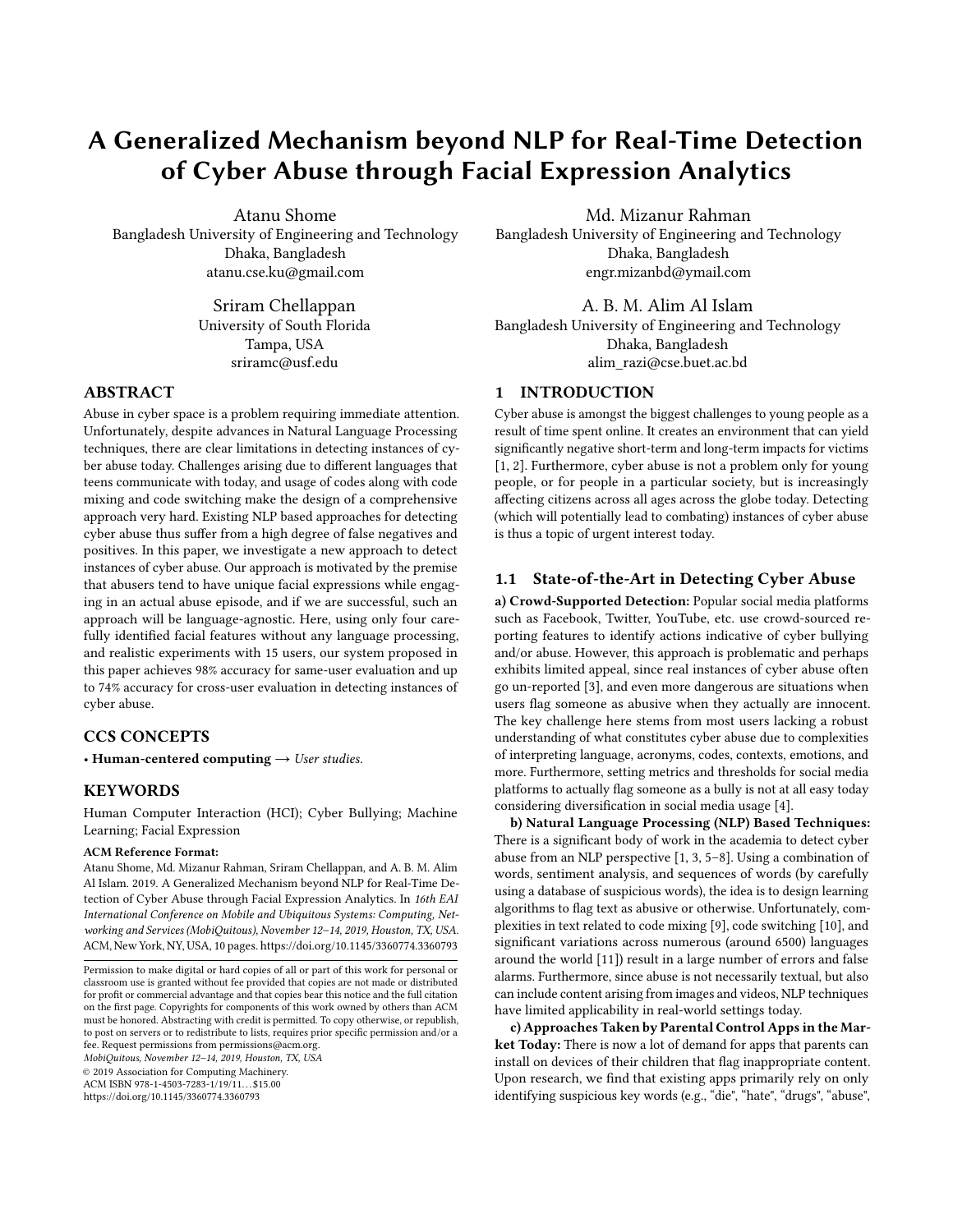MobiQuitous, November 12–14, 2019, Houston, TX, USA A. Shome, M. M. Rahman, S. Chellappan, and A. B. M. A. A. Islam

etc.), or inappropriate content in images (e.g., a bottle of alcohol, or a knife, or a gun) to flag them. Very minimal NLP or Image Processing is accomplished in this regard. Naturally, the false positive rate is too high, and after sometime, interests of parents wane out due to many false alarms.

## 1.2 Our Novel Approach to Detect Cyber Abuse

In this paper, we envisage a novel approach to detect instances of cyber abuse via monitoring unique facial features of a perpetrator during an actual episode of abuse. It is accepted that human beings exhibit six different kinds of dominant emotions via their faces that are recognizable by other humans [\[12\]](#page-9-6). These are anger, happiness, surprise, disgust, sadness and fear. We are intrigued by the possibility that perpetrators of cyber abuse, when they actually engage in the process of abuse will have unique expressions on their faces that can be an indicator of abuse. In a very recent study [\[13\]](#page-9-7) done by Pozzoli et al., some interesting aspects of emotion and cyber abuse are presented. The most interesting and relevant findings from [\[13\]](#page-9-7) are that a) those that can detect "fear" in others tend to be better at finding potential victims for abuse; while b) those that can detect "anger" are better at avoiding victimization by bullies. In parallel, we are aware of recent trends in detecting fear and other emotions via processing facial expressions [\[14–](#page-9-8)[16\]](#page-9-9). Thus, with our intuition, and findings from recent studies, the premise of designing a system that is able to recognize subtle facial expressions of bullies during an on-going episode becomes strong. Such a system if successful is language agnostic.

<span id="page-1-0"></span>

## Figure 1: Screen-shot of our customized social networking platform "Social Net"

## 1.3 Our Contributions

In this paper, we aim to design a system that is capable of detecting intentions of abuse by a perpetrator via analyzing subtle changes in facial expressions recorded from a camera in the device the person is typing from. Our specific contributions are as follows.

a) Designing a Customized Social Network Platform: We develop and deploy a customized social networking platform named "Social Net" in this paper (Figure [1\)](#page-1-0). It is a desktop-based platform for interacting with social media posts, with an added feature that the application running on the platform captures seven photos of a user every second. The images are sent to a server in real-time for processing.

b) Real Experiments on Abuse in Our Platform: Based on extensive user interviews, mining existing social media usages, and taking local cultures (Bangladesh, in our study) into account, we then identify a series of topics that participants were asked to engage others on. These topics had a high change to trigger abuse-related conversations in a social media platform such as ours. Having a total of 15 participants active in our platform for a week, we identified 5925 and 25575 sample points indicative of abusive and non-abusive content respectively. Recall that throughout the experiment, the images of subjects were being recorded from the device. Initially, we collected images from our participants without prior notifications to avoid biased inputs. At the completion of the study, we notified them about the image capturing, and they agreed to let us use the images in our research study, as long as identities were not revealed.

c) Feature Extraction, Machine Learning, and Evaluations: Then, after carefully tagging the images as indicative of ones with abusive intent or otherwise, we identify a total of 15 facial features, and finally narrow down to four that clearly separate one class from the other. At a high level, the features we extract indicate emotions most related to anger. Using these four features, and a Random Forest based classification algorithm, we achieve 98% accuracy for same-user evaluation and up to 74% accuracy for cross-user evaluation in detecting cyber abuse.

d) Real-Time Detection Module: Finally, we develop an application to indicate presence of abusive intent in cyber communications. Since real-time intervention is our ultimate concern, we include a real-time alarm generator module within "Social Net" for detecting abusive intent, and generate an alarm when that happens. We conduct user evaluations of our application in real settings with five participants and achieve up to 72% accuracy (with an average of 69% accuracy). Usability study on the same set of participants shows that despite the fact our solution captures images from users, they think the solution is effective and will discourage abusers. We explain our platform, questionnaire, posts, and other details of this experiment later in this paper in Section 4.

#### 2 RELATED WORK

In this section, we present a review or related literature. We start with the research studies done so far for detecting cyber abuse. Finally, we show context that support our proposed system.

Detecting cyber bullying and abuse has been rigorously investigated over the last decade. Researchers here mostly focus on textual data analysis [\[6–](#page-9-10)[8,](#page-9-2) [17,](#page-9-11) [18\]](#page-9-12). For example, Nandini et. al., attempt to use Fuzzy logic to filter the input text to prepare for classification, and detect cyber abuse using genetic algorithms [\[8\]](#page-9-2). Reynolds et. al., worked with machine learning on textual data and show an accuracy of 78.5% in detection of cyber abuse using C4.5 Decision tree learner and instance based learner [\[17\]](#page-9-11). They use "Amazon's Mechanical Turk" web service to label the textual data as related to cyber bullying or not. Dinakar et al., apply common sense reasoning on textual data for the purpose of abuse detection [\[18\]](#page-9-12). They have constructed a common sense knowledge base "BullySpace" and utilized their proposed technique "AnalogySpace" for applying common sense reasoning to detect abuse.

Chen et al., perform another investigation through incorporating abusers' personal context with textual data such as writing style (e.g., number of capital and small letters used, ratio of short sentences, etc.) [\[19\]](#page-9-13) to detect abuse. They propose a Lexical Syntactic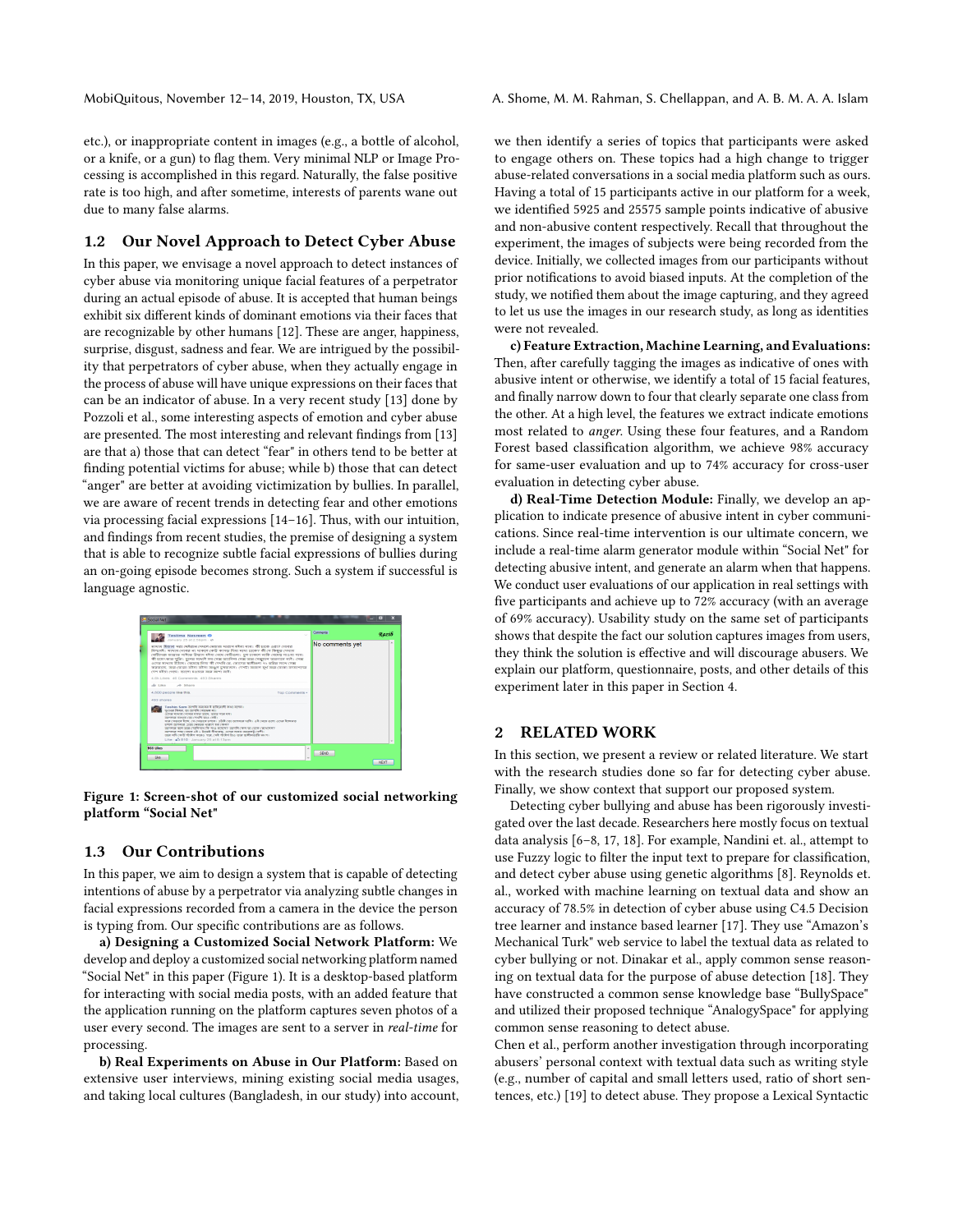Cyber Abuse Detection Mechanism beyond NLP MobiQuitous, November 12-14, 2019, Houston, TX, USA

Feature (LSF) architecture to do so. However, this work also uses textual analysis along with personal feature based separation.

The problems with existing NLP approaches are that they are trained for specific languages only (primarily English). There are more than 6500 languages in this world [\[11\]](#page-9-5). Thus, it becomes impossible for social networks to generalize abuse/bully detection. Moreover young people today tend to use different short message forms [\[20\]](#page-9-14), which makes text-based solutions much harder to succeed. Code mixing [\[9\]](#page-9-3) and code switching [\[10\]](#page-9-4), which are common practices today, stretch the extent of difficulty in using textual data analysis for real-time cyber abuse detection. Nonetheless, Sari et al., observe that textual data from both cyber abuse and aggressive jokes are often correlated [\[21\]](#page-9-15), which add yet another complex dimension in textual analysis for cyber abuse detection.

Considering all these challenges in text based detection of cyber abuse, we are intrigued by the possibility of using real-time facial analytics to generalize abuse detection. Computing techniques in the realm of facial expression is a well studied topic [\[22–](#page-9-16)[24\]](#page-9-17). For example, Barlett et al., achieve 85% accuracy in detection of pain by measuring facial movements and pattern recognition using computer vision [\[22\]](#page-9-16). Bonanno et al., in a psychological study, examine disclosure-nondisclosure of childhood sexual abuse in relation to nonverbal expressions of emotion in faces of subjects [\[25\]](#page-9-18). They find dissimilarities in expressions between abused and non-abused persons. Besides, Christani et al., employ Social Signal Processing (SSP) based on video surveillance for identifying non verbal cues such as face expressions, gazing, and body postures to relate them with context dependent activities [\[26\]](#page-9-19). Garcia et al., show that people exhibit emotional state changes while interacting online [\[16\]](#page-9-9).

In the realm of connecting abusive behaviour with human emotions, studies show that there are strong correlations between anger and intent to abuse/ bully [\[27–](#page-9-20)[31\]](#page-9-21). In other words, when a subject is intending to abuse or bully someone, then the subject is most likely to express the emotion of anger. Wang et. al., experimented with 464 young Chinese adults and applied social-cognitive model along with general aggression model [\[29\]](#page-9-22). The study concluded that cyber abuse is positively and significantly associated with anger. Bosworth et al., in another study observe that anger was a powerful predictor of abusive behavior [\[28\]](#page-9-23). They conclude that high levels of anger are associated significantly with the highest levels of abuse. Another study by Hussain et al., show that victims of abuse exhibit anger-in phenomenon as opposed to anger-out by perpetrators of abuse. These works establish the fact that abusive behavior can be revealed through facial expressions, and is worthy of investigation. Based on success of peer research in the space of showing the feasibility of emotion recognition through facial expression analytics [\[13,](#page-9-7) [32,](#page-9-24) [33\]](#page-9-25), we envision detecting complex facial expressions that could indicate intent to abuse, hence paving the way for a language agnostic technique.

In terms of other related work, a compelling study done by Gheiratmand et al., show that Schizophrenia can be predicted by

large-scale data analysis using functional Magnetic Resource Imaging (fMRI) [\[34\]](#page-9-26). They achieve 74% accuracy in generalized detection of Schizophrenia using a combination of imagery from a subject's physical biometrics and brain imagery. Researchers have also worked on finding unique signatures from keystrokes for authentication purpose [\[35\]](#page-9-27), which is also a behavioral marker.

To summarize, our motivation in this study is to analyze facial expressions of persons that intend to abuse in cyber space. To the best of our knowledge, facial expression based cyber abuse identification in real time, is yet to be investigated in the literature and our study is the first one in this field.

## 3 PROPOSED ARCHITECTURE

Figure [2](#page-2-0) shows our proposed facial-analytics based architecture to detect if a subject is engaging in an instance of perpetrating cyber abuse. Our proposed architecture is divided into two major parts. First is the surveillance, which keeps capturing photos from users and extracts facial feature dynamics. Second is matching those extracted dynamics with pre-defined patterns (using machine learning) to detect intent to abuse in real-time.

<span id="page-2-0"></span>

Figure 2: Proposed Architecture

# 3.1 Surveillance and Facial Expression Analytics Generation

At the outset, to solve our problem of detecting patterns of abusive intent from facial expressions, we perform a series of techniques - face detection, image manipulation, dark spot separation, and so on. First step towards finding facial feature dynamics requires identification of face, which we have done using OpenCV [\[36\]](#page-9-28).

a) Face Extraction using OpenCV: We have used OpenCV [\[36\]](#page-9-28) to identify a face and crop the identified face (Figure [3a\)](#page-3-0). Haarcascade classifiers were used to identify the facial shape from the gathered photos. It is reported that 95% accuracy can be achieved for face detection using OpenCV [\[36\]](#page-9-28). However, in the case that multiple faces are detected inside a single photo, we ensure that only the center face is processed for our purpose. This is most reasonable for our situation. The face extracted as such was resized and saved into fixed 300 × 300 pixels (Figure [3a\)](#page-3-0). This ensures consistent measurement of features irrespective of distance from camera.

b) Image Manipulation & Skin Color based Segmentation: To extract facial features indicative of abusive intent, we need to identify dark spots, and their separation using skin color based manipulation. Every face contains certain dark spots such as eyebrow,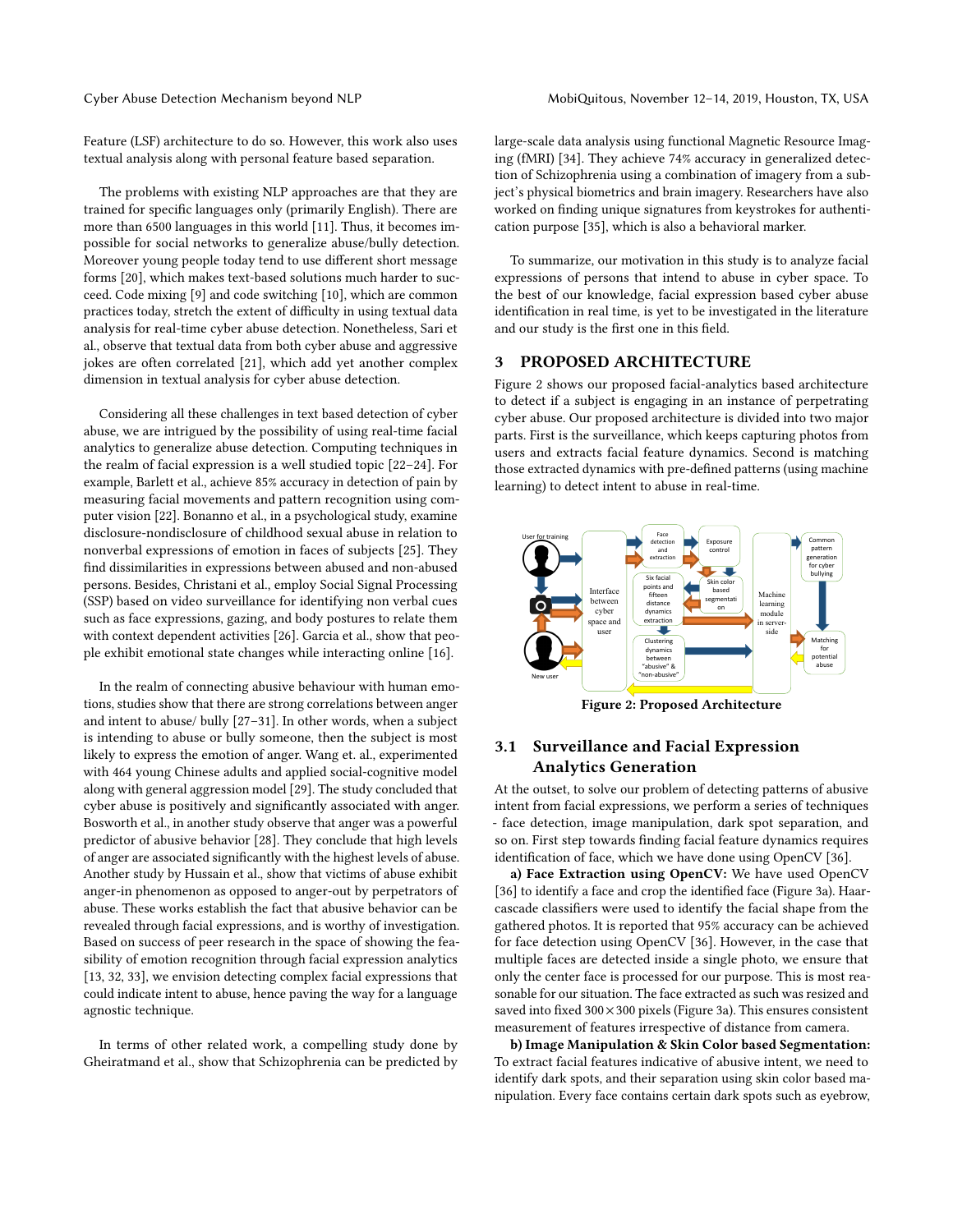<span id="page-3-0"></span>

(a) Initial face detection and cropping using OpenCV [\[36\]](#page-9-28) (b) Image processing: exposure control and segmentation [\[37\]](#page-9-29) Figure 3: Face extraction and image processing

<span id="page-3-1"></span>

pupil, nostril, mouth etc. These are the ones that change based on changing facial expressions, which we need to capture in our study. To identify the dark spots, first we perform image manipulation to highlight those dark areas (Figure [3b\)](#page-3-0). This is a two-step process. First, we perform exposure control to enable us highlight the dark spots. OpenCV permits us to control the exposure of the image. We use two parameters namely contrast  $(\alpha)$  and brightness  $(\beta)$  in this regard. The following equation shows the pixel manipulation where  $q(i, j)$  and  $f(i, j)$  represents pixel value

$$
g(i,j) = \alpha \times f(i,j) + \beta.
$$
 (1)

 $g(i, j) = \alpha \times f(i, j) + \beta.$  (1)<br>Next, we perform color-based segmentation [\[38,](#page-9-30) [39\]](#page-9-31). Here, we adapt default skin color tone as Caucasian RGB (239, 208, 207). We convert all pixels into two colors. First, pixel colors that are greater than RGB (45, 45, 45) are converted into the color RGB (224, 255, 255). Rest of the pixel colors are converted into RGB (255, 255, 0), which represents those darker spots.

c) Facial Feature Points and Distance Dynamics Extraction: We extract six facial feature points from the dark regions. These are topmost points of left eye and right eye, topmost points of left nostril and right nostril, and left most and right most points of mouth (Figure [4b\)](#page-3-1). Besides, to explore patterns while being involved in cyber abuse, we utilize feature distance dynamics between each pair from these six points. Thus, we consider a total of  ${}^6C_2 = 15$ feature distances at the beginning. Here, we use Euclidean distances. For each photo, we calculate these fifteen feature distances (Figure [4b\)](#page-3-1). The reason for exploring only fifteen features (more specifically feature distances) are mainly because of maintaining the criteria of making a real-time application for abuse detection. More features will require more computational time, which might limit the possibility of our solution to perform detection of cyber abuse in real-time. Note that the feature points under our exploration have been frequently adopted or realized by several existing

MobiQuitous, November 12–14, 2019, Houston, TX, USA A. Shome, M. M. Rahman, S. Chellappan, and A. B. M. A. A. Islam

research studies for emotion recognition [\[12,](#page-9-6) [33,](#page-9-25) [40](#page-9-32)[–44\]](#page-9-33). Also, many research studies have specifically looked into Euclidean distance between points in faces for feature selection for emotion recognition/ facial expression [\[32,](#page-9-24) [45](#page-9-34)[–47\]](#page-9-35).

## 3.2 Real-Time Cyber Abuse Detection

The final step in our system is detection of an instance of abuse. In training our system, after analyzing all the photos based on our features, we generate a two dimensional matrix. Here, each row represents one photo, and the fifteen columns in the row represents 15 distance features. After the generation of the matrix, we mark each row by one of the two possible labels - "abusive" and "nonabusive". This marking procedure is described in the following section. After marking all the rows, we apply machine learning algorithms to train our system for learning a pattern. We find that Random Forests [\[48\]](#page-9-36) provide the best accuracy of 98% for our purpose while having our dataset divided into 80% for training and 20% for testing. We elaborate the complete process for finding individual and generalized patterns in the next section.

# 4 SYSTEM DEVELOPMENT AND IMPLEMENTATION ASPECTS

A critical challenge in our experiments was collecting data at the moment of abuse. In our initial experimentation we thought about developing a module that could capture photos while users use social networking sites such as Facebook, Twitter, etc. However, this could not ensure providing us information about which photo is related to actual cyber abuse episode as there is no way to determine or interpret the activities of a user. However, in order to tag any ground truth data as "abusive" or "non-abusive", we need to know exactly which photos are captured from user's face during a particular comment, and what the user's intentions were then. Thus, we need to have a mechanism for relating every photo with corresponding comments and emotions. Therefore, we develop a customized application called "Social Net" with photo capturing capability (Figure [1\)](#page-1-0). While a user engages with "Social Net", photos are taken using a webcam and corresponding features are saved pertinent to each of those photos. Thus, a sample point represents a single photo, associated features, timing of that photo, related post number, interaction type of the user at that moment. Note that our system captures photos without any action or notification to the user. We do so as people could get conscious with the knowledge of capturing photos, and therefore, might provide non-spontaneous fabricated expressions [\[49\]](#page-9-37).

All captured photos are processed for analysis in our scheme. Note though that in real life implementations of our approach, only feature data and associated algorithms will be saved in the server end for analyzing. The process of image generation, pre-processing and feature extraction from users will be performed in the user-end. Therefore, in such a real-life implementation, privacy will not be impacted, since raw images will not be shared with server.

Now, in order to experiment with our "Social Net" system for our problem, we design it like a honey trap, and present a certain degree of provocative contents to induce a certain degree of abusive actions. These contents were collected from Facebook. We have applied brainstorming sessions, while emphasizing on culture, norms,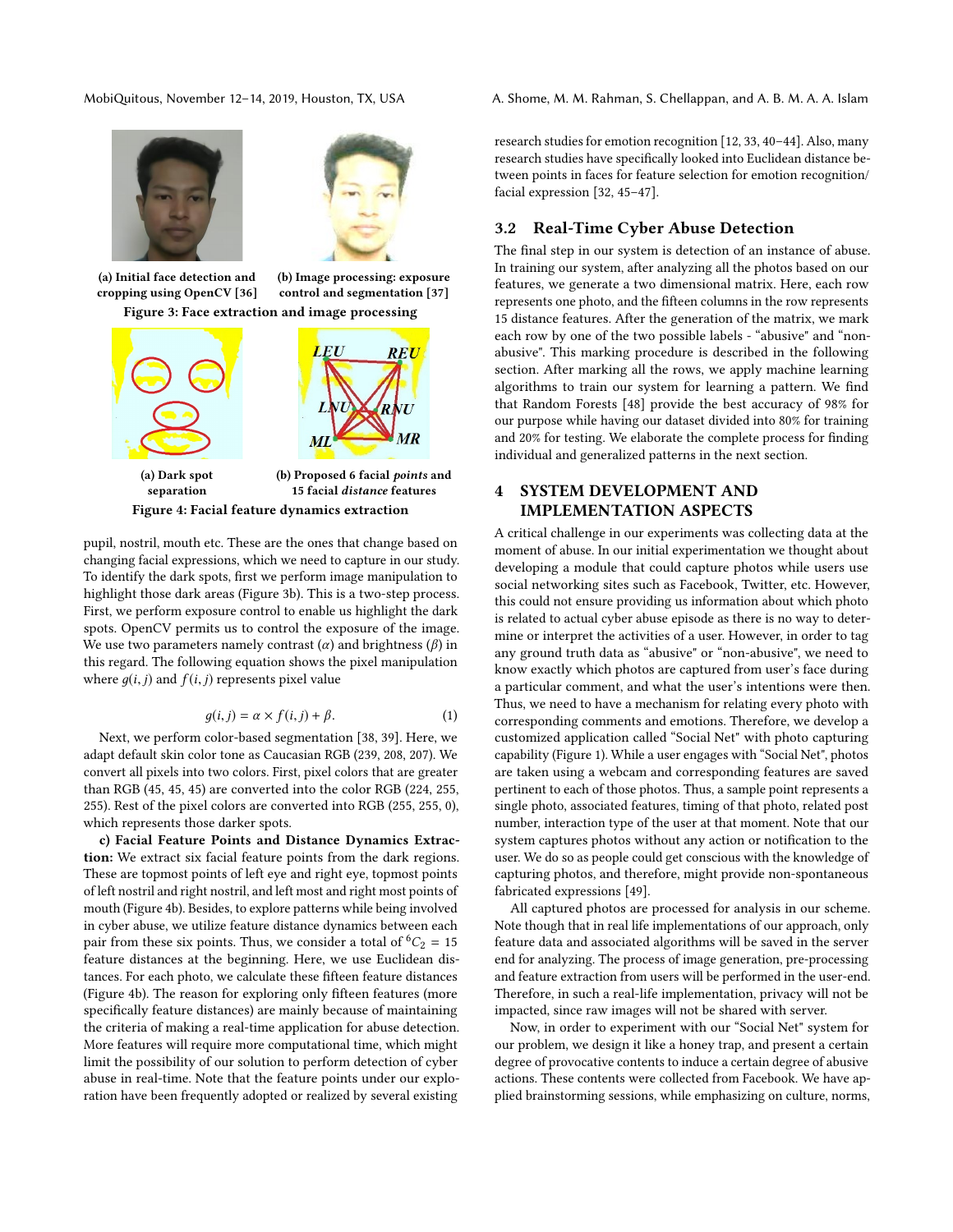and thought process of potential survey participants to gather these contents, while respecting sensitivities (i.e., avoiding content that can be deemed too provocative). We have gone through popular groups in Facebook and collected controversial posts. We also provided normal posts such as jokes, memes etc., inside "Social Net" to invoke non-abusive actions. One thing to note is that since, this paper focus on the perspective of the person engaging in abuse, only his/her facial expressions are captured. The party at the other end of this communication in our system were adult volunteers and they were notified of the study details.

We find that participants did use abusive language and intended to abuse in our system during our experimentation. Throughout each session, we capture 1000-4000 photos per person while they were using "Social Net" at the interval of 150 ms per image, which is equivalent to seven shots per second, so that we do not miss any subtle change in facial expressions. We collected a total of 31500 photos from 15 adults (Table [1\)](#page-4-0). Besides, users are offered the opportunity to interact with the system using "like" and "comment" options. These comments are subsequently used to label the feature data between two clusters of actions - "abusive" and "non-abusive". We invited ten separate volunteer to mark the comments as "abusive" or "non-abusive" after careful reading the posts. One very

<span id="page-4-0"></span>Table 1: Count of abusive and non-abusive sample points

| Cluster     | Total no. of photos | % of photos |
|-------------|---------------------|-------------|
| Abusive     | 5925                | 19%         |
| Non-abusive | 25575               | 81%         |

interesting thing we observed was that the language used in our system was a mixture of multiple languages (primarily, Bengali and English), and there were significant use of acronyms, local slang and codes. Like we mentioned earlier, NLP based approaches are too complex to design in such cases, hence further validating the motivation for our work to glean abuse intent from facial expressions. The demographics of our 15 participants is presented in Fig [7.](#page-6-0)

Note that we maintain a separate file that keeps track of the photos captured during each and every comment. We mark the feature data extracted from those photos that were captured during an abusive comment as "abusive". Together, they make "abusive" cluster data. All other feature data are in "non-abusive" cluster data. We feed feature data dynamics into "WEKA", a machine learning tool, used to analyze using various machine learning algorithms [\[50\]](#page-9-38). We use several machine learning classifier algorithms (namely Naive-Bayes, Multilayer Perception, Bagging, Random committee, Random Forest, Random Tree, etc.) to find the best possible algorithm for our purpose. In our first machine learning experimentation phase we train the machine using a set of individual's own feature data and test on another set of that user's feature data. To do so, we divide the data set for each of the 15 individuals into 80% for training and 20% for testing inside "Weka" at its choice. Besides, we divide 80% consecutive rows separately and used for training and last 20% consecutive rows for testing. We find that Random Forest algorithm provides the best results for our classification task with an accuracy up to 100% having an average of 98%.

# 4.1 Individual Abusive Pattern Recognition in Facial Expression

In all experiments presented from now on, we use the Random Forest algorithm, as we find it as the most effective one in our experiments. Here, we divide each individual's data between training and testing datasets (90% training and 10% testing dataset), which provides an average accuracy of 99%. This accuracy demonstrates that our approach is highly capable of detecting cyber abuse while trained with data from the same person.

# 4.2 Common Abusive Pattern Recognition in Facial Expressions

This approach applied on the same individual may not work for finding common patterns, as distances between facial aspects can be different for each person. Thus, we need a normalization of distance dynamics to make them more generalized. We use the following equation to normalize the distance dynamics.

$$
Normalized\_distance = \frac{distance\_between\_any\_two\_points}{(\frac{((LEU-MR)+(REU-ML))}{2})} \quad (2)
$$

We perform the normalization task through dividing all distance values by the average of distances - 1) from top most left eye point to right most mouth point, and 2) from top most right eye point to left most mouth point. We compute fifteen normalized distance dynamics for all the datasets and train up the machine with multiple persons' data to eventually test on another person's data. We randomly take 6, 8, 10, and 12 peoples' data for training, and test over on other persons to see if abusive behavior can be identified in this cross-person manner. This normalization and cross platform testing provides only 10% to 20% accuracy. Therefore, to achieve a better accuracy, we narrow down to few core facial dynamics that mostly contribute to the changes in facial expressions pattern at the time of abuse.

Extracting Core Facial Expression Dynamics: We plot all the fifteen distance dynamics for all individuals and attempt to identify the dynamics that have the most influence on the change in expressions. Here, we perform a centroid based analysis. We calculate centroid for the "abusive" and "non-abusive" clusters respective to all fifteen dynamics. We observe that there are four core facial expression dynamics, which have exhibit most changes for these two clusters than the remaining other eleven facial expression dynamics. The four core facial expression dynamics are: a). LEU-ML, b). LNU-ML, c). REU-MR, and d). RNU-MR (Figure [5\)](#page-5-0). Here, LEU means Left Eye Uppermost Point; LNU means Left Nostril Upmost Point; REU means Right Eye Uppermost Point; RNU means Right Nostril Uppermost Point; ML/ MR means Mouth-Left Most Corner/ Mouth Right-Most Corner; and the symbol "-" means distance between. These are highlighted in Fig [4.](#page-3-1) Next, we investigate generation of common patterns using these four dynamics with normalized values. Note that dealing with more feature point distances demands more computational power, and therefore, our goal was to explore with a lower number of feature points or distances to keep resource overhead as small as possible. Accordingly, we train up our machine learning algorithm with multiple persons' data covering the four normalized dynamics and tested on others based on the same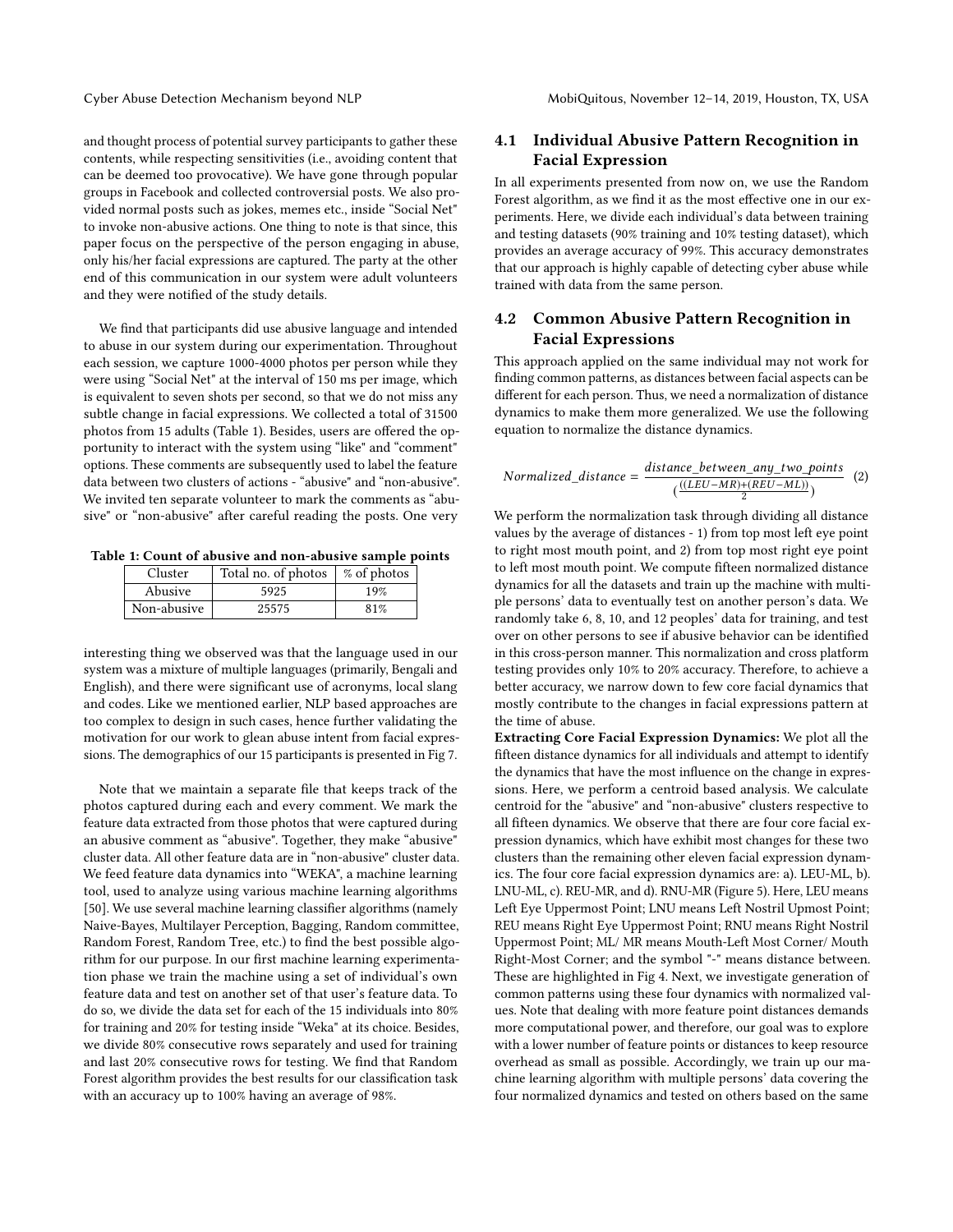MobiQuitous, November 12–14, 2019, Houston, TX, USA A. Shome, M. M. Rahman, S. Chellappan, and A. B. M. A. A. Islam

four dynamics. This gives us an accuracy of up to 58% and also holds a result for individual pattern finding with an accuracy of 94%. Thus, we come to two realizations up to this point. First, all persons' facial expressions vary in different ways. Here, only few expression dynamics contribute to the change in expressions while performing cyber abuse. Second, the analytics that increase the accuracy for common pattern finding, degrade the accuracy for individual pattern finding.

<span id="page-5-0"></span>

Figure 5: Our proposed four distance dynamics

Noise Reduction from Clusters: The results obtained so far exhibit potential for substantial further improvement. It happens due to the fact that while marking clusters we mark all the photos of a corresponding post to a single cluster as per its context (i.e., "abusive" or "non-abusive"). However, it is a reality that expressions reflected for abusive activity or cyber abuse may not occur for the entire interaction time for that post, and it may occur only for a small time frame within that episode. Accordingly, we need to target only those photos that actually exhibits the distinctive facial feature corresponding to the abusive activity. All other photos or expressions are the normal expressions. To enable better ground truth, we employ a filtration procedure wherein the features we identify earlier are compared as they are generated for an episode of abuse and otherwise. Only those features (captured during an abusive episode) that are distinct from the ones captured during a normal episode are used to train to detect abusive patterns. With this procedure, we train with multiple persons' data with four normalized distance dynamics with Random Forest classifier algorithm after incorporating the filtering task, and then test on others for detecting abusive activities Now, the accuracy increases up to from a minimum of 61% to a maximum of having an average accuracy of 67%. These results exhibit substantially better performance than the earlier ones.

#### 5 REAL-TIME DETECTION MODULE

Upon performing the above off-line analysis we integrate our training set inside "Social Net" to build a real-time cyber abuse detection module. To perform the machine learning in real-time, we use machine learning module from OpenCV [\[51\]](#page-9-39). We implement Random Forest algorithm for the purpose of training using the method CvRTrees::train using four normalized facial dynamics training data, which are divided into "abusive" and "non-abusive" clusters. As per our proposed method, only OpenCV will run at the user-end to extract facial features (a few bytes in size), which will then be sent to social networking servers to enable Random Forest algorithm for the cyber abuse identification task. As the social networking

servers are generally equipped with high-end resources, running the algorithm should not be too heavy for it. Besides, real-time image processing applications similar to the underlying operation of OpenCV already exist in smartphone applications such as Snapchat [\[52\]](#page-9-40).

In our real-time module, we first capture photos using the user device and then send the captured photos to real-time detection module operating in the sever. In the server, upon extracting and normalizing the facial distance features, we perform the prediction task to identify an abusive activity. Upon such identification, we generate an alarm and deliver that to the GUI of "Social Net" (figure [6\)](#page-5-1). To avoid users' discomforts for getting too many frequent alarm messages, we present only one alarm message into GUI in case of identification of an abusive activity. Alongside, we also store information about such abusive activity happening in the server for social networking site administrators to monitor the activities of the perpetrator. We present an usability study of such information later in this paper.

<span id="page-5-1"></span>

| <b>Notice</b> |                                                                               |
|---------------|-------------------------------------------------------------------------------|
|               | Automated system has detected suspicious activity.<br>Please check your post. |
|               | OK                                                                            |

Figure 6: Alarm or warning for a suspicious abusing activity generated in real-time

#### 5.1 Privacy Issues and Human Factors

In our study, we have collected images from our participants without prior notifications. However, afterwards, we notified them about the image capturing and they happily agreed to let the images use in our research studies.

In case of real-time deployment, privacy can be pointed as an important issue. However, note that different pervasive devices nowa-days such as CCTV cameras also capture people's movement (without their consent) [\[53\]](#page-9-41). Nonetheless, if our proposed approach would be adopted by any live system, an explicit notification on image capturing could be provided to the users, as such permissions might be required to enable their cameras. Social networking services also adopt such policies to upgrade their services with prior notifications to the users [\[54\]](#page-9-42). Collecting human behavioral dynamics in this manner is nothing new as already elaborated in Section 2. For example, existing studies experimented with human physical analytics to develop a relationship between physical and behavioral attributes [\[16,](#page-9-9) [27,](#page-9-20) [35\]](#page-9-27). In our case, we develop such a relationship between facial features and abusive activities. Here, to ensure privacy, we propose to extract data in the user-end and discard the captured photos immediately after getting the facial features. Besides, we admit that a clever user can bypass our system with conscious avoidance or via fabricated expressions. We plan to explore these issues in future through experiments with more users to see whether we can detect abusive activities done by users even if they know that their facial expressions are recorded.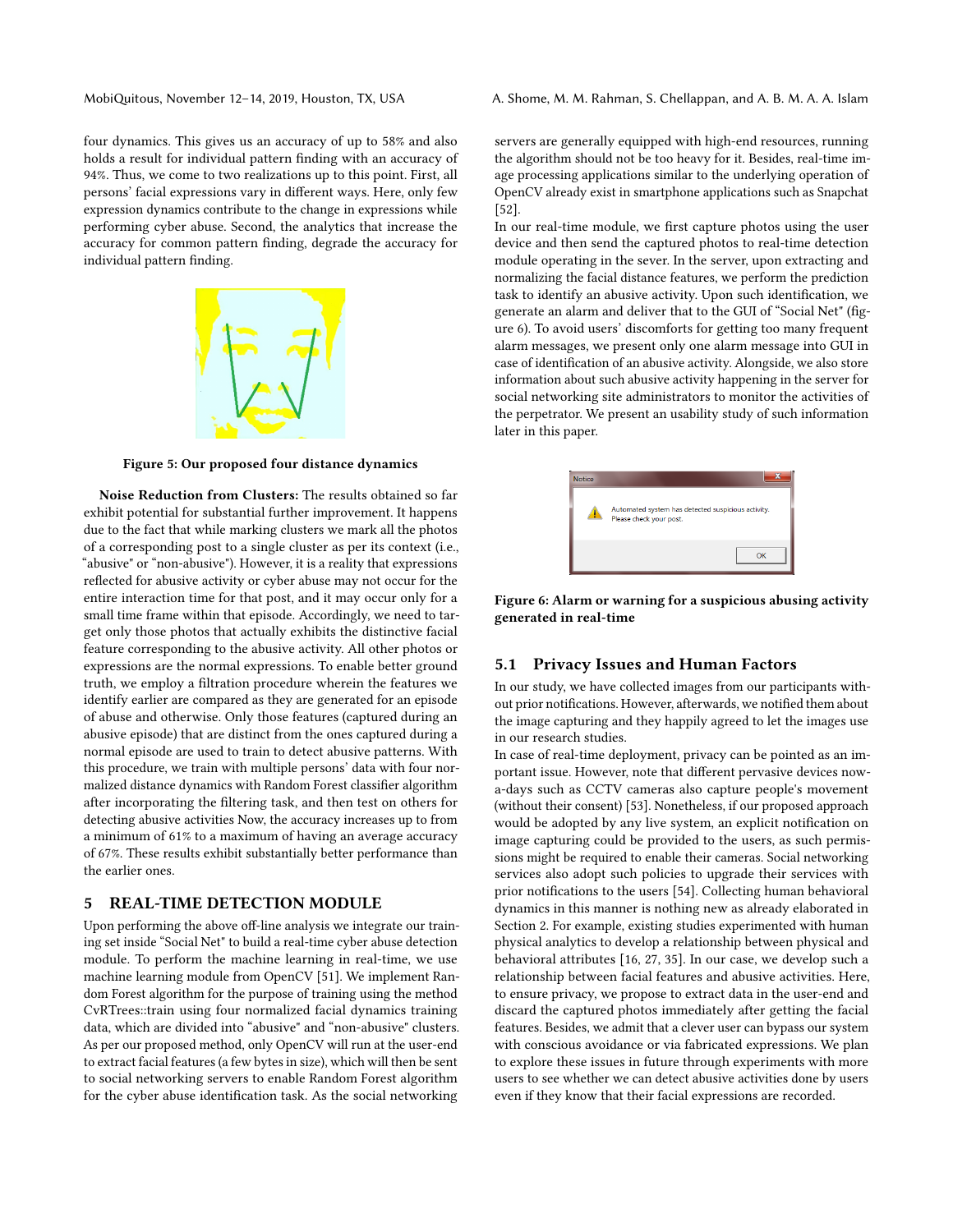# 6 PERFORMANCE EVALUATION AND RESULTS

We evaluate performance of our proposed approach through real experimentation. Here, first, we present demography of the users to show an overview on variation in them that eventually indicates inefficiency of textual analysis based cyber abuse detection.

## 6.1 Demography on Users and Interacted Texts

Figure [7](#page-6-0) shows the user demography of our participants. Here, we experiment with fifteen participants and let them use our customized application "Social Net". Later, we included five more adults to use our real-time implementation. We first present a brief overview to participants on how to use "Social Net" without telling the motive of our research as mentioned earlier. We set up an experimental environment inside a laboratory and we invite the participants to use the "Social Net" application individually.

It is worth mentioning that there remains a diversity in hometowns shown in Figure [7b.](#page-6-0) This diversity results in varieties over the usages of language and choices of words. Here, we find that the participants mostly tend to use native language Bengali and react to contents written in Bengali. However, they are mostly reluctant to use Bengali letters and mostly used English letters even to write comments in Bengali. In our experiment, we observed that 173 Bengali words are written in English letters and 112 words are written in English. Moreover, only 4 words are written in Bengali letters by a single user. We have also observed a fair amount of spelling mistakes done by the participants. Code mixing [\[9\]](#page-9-3) is done by 12 participants. All these events show how inefficient it will be if only textual analytics are used for cyber abuse detection. These variations make it near-to-impossible to devise a generalized solution using textual analysis. Nonetheless, we had to label the collected data manually (along with ten volunteers used in the labeling task) to divide the interacted contents into the two clusters for these reasons.

<span id="page-6-0"></span>

Figure 7: Demography of Users

# 6.2 Experimental Settings

Users interact with "Social Net" through giving likes, writing comments, etc. While doing so, our application capture photos at the

interval of 150 milliseconds. We collect 31500 sample points (Table [1\)](#page-4-0) with recordings of their photos, interactions, timing and comments. Each sample point includes 15 distance vectors (as mentioned in Section 3.1). Among all these sample points, 5,925 sample points got marked as "abusive" and 25,575 sample points were marked as "non-abusive".

# 6.3 Experimental Results

First, we explore with machine learning algorithms and find the best fit for our purpose. For running the machine learning algorithm, we divide each person's data into 80% training and 20% testing datasets. We utilize "WEKA" [\[50\]](#page-9-38), a machine learning tool, to apply several machine learning algorithms in this way. We get the best performance of 98% accuracy with Random Forest algorithms (Table [2\)](#page-6-1).

<span id="page-6-1"></span>Table 2: Accuracy (%) of machine learning (ML) algorithms with our system (minimum, maximum, average, and Standard deviation)

| ML algorithms              | MIN | MAX | AVG | <b>STD</b> |
|----------------------------|-----|-----|-----|------------|
| Random Forest [48]         | 96  | 100 | 98  | 2          |
| Random Committee [55]      | 95  | 99  | 98  | 2          |
| Random Tree [56]           | 93  | 99  | 96  | 2          |
| Multilayer Perception [57] | 70  | 84  | 77  | 5          |
| Naive-Bayes [58]           | 61  | 68  | 65  | 3          |
| Bagging [59]               | 92  | 96  | 95  | 2          |

Henceforth, we will use Random Forest algorithm for machine learning. Here, we perform our experiments in two ways. First, we feed individual dataset to "Weka". We obtain 98% average accuracy (a maximum of 100%) while training with individual's own dynamics and testing on the same person (Figure [8\)](#page-6-2).

<span id="page-6-2"></span>To calculate these values, we combine both accurate predictions



Figure 8: Results of abusive activity detection for training and testing over the same person

of "abusive" and "non-abusive" cases and took average of all users. Table [3](#page-7-0) presents statistical measures related to these.

Next, we took a step further towards finding the common pattern, i.e., a generalized solution that would work in cross-person manner. First, we combine eight persons' data and test on other persons separately. Results show that testing on other persons' data exhibit an accuracy of 10% to 20% with 15 distance dynamics without selecting four key dynamics as explained earlier (Figure [9a\)](#page-7-1).

Subsequently, we perform normalization as presented earlier, and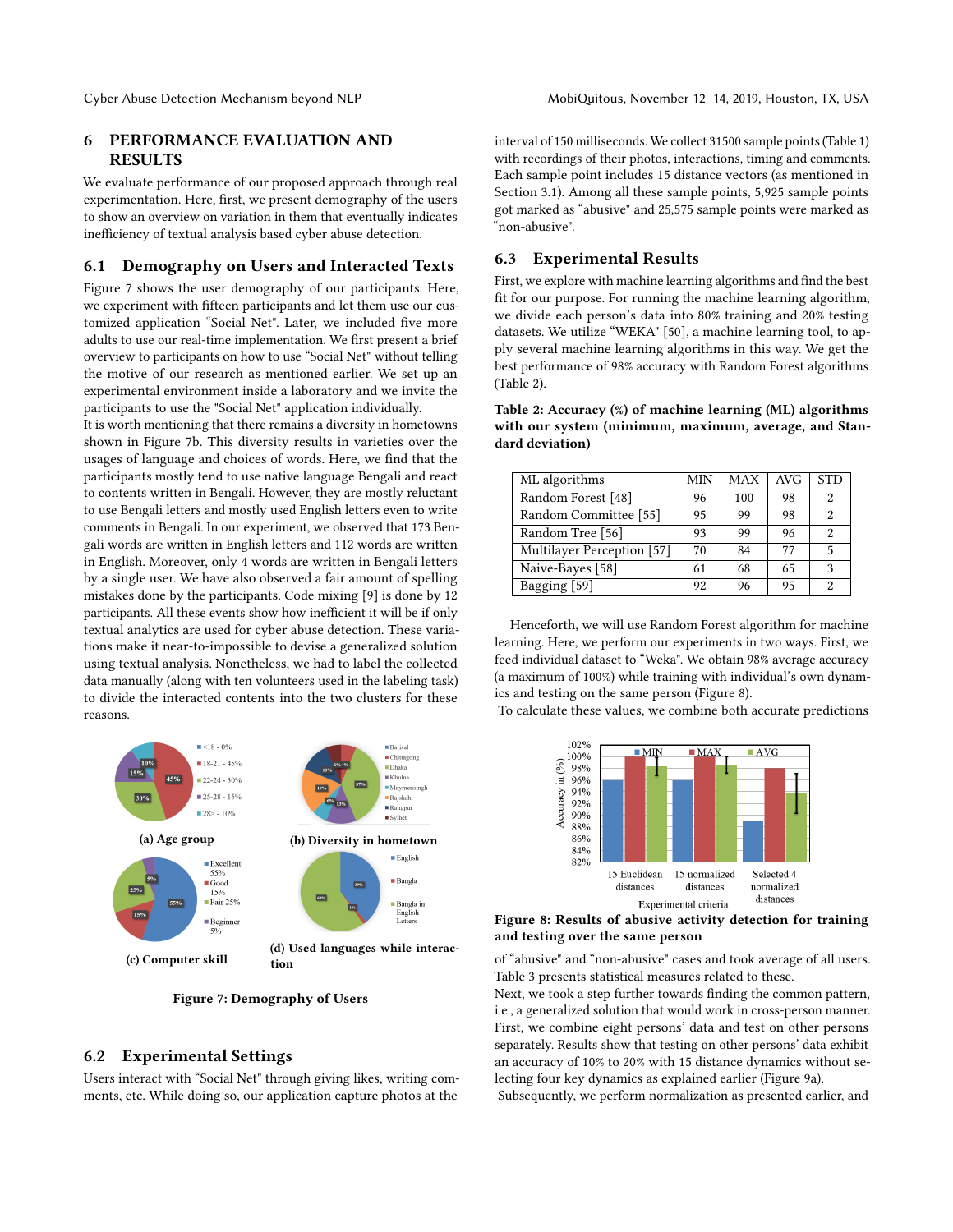<span id="page-7-0"></span>Table 3: Measures of relevance for abusive activity detection for the same person

| Measure               | Fifteen normalized | Four normalized |  |
|-----------------------|--------------------|-----------------|--|
|                       | features           | features        |  |
| Precision             | 0.9787             | 0.9025          |  |
| Recall                | 0.9857             | 0.9025          |  |
| False-positive rate   | 0.0053             | 0.0214          |  |
| False-Negative rate   | 0.0143             | 0.0975          |  |
| F <sub>1</sub> -score | 0.9821             | 0.9025          |  |

<span id="page-7-1"></span>

(a) Abusive activity detection with all fifteen distances



(b) Abusive activity detection with 4 normalized distances

# Figure 9: Results of abusive activity detection for training (over 12 people) and testing over different sets of persons

then test with four normalized facial features. Here, the results improves up to 58% (Figure [9b\)](#page-7-1). Then, we perform noise reduction as presented earlier and conduct the analysis again. Here, the results improve up to 74% (Figure [9b\)](#page-7-1) and an average of 67%. Table [4](#page-7-2) summarizes statistical measures of this case. Here, we train with two different numbers of persons (8 and 12). The results demonstrate that the detection performance improves with an increase in the number of persons under training.

Next, we integrate our best-achieved alternative (training on twelve persons' data with noise elimination) in our real-time detection module inside "Social Net". We conduct an experimentation on five persons with the real-time detection module. Here, we get a total of 57 comments out of which 31 are found abusive. In this case, we present more provoking posts, and this is why we could collect more abusive comments. Table [5](#page-7-3) shows accuracies for the five participants in this experiment, which demonstrates an average accuracy of 69%. This average accuracy is close to that we have

MobiQuitous, November 12–14, 2019, Houston, TX, USA A. Shome, M. M. Rahman, S. Chellappan, and A. B. M. A. A. Islam

#### <span id="page-7-2"></span>Table 4: Measure of relevance for abusive activity detection while training and testing over two different sets of people

| Measure               | Eight person's   | Twelve person's  |
|-----------------------|------------------|------------------|
|                       | data in training | data in training |
| Precision             | 0.2559           | 0.5169           |
| Recall                | 0.1506           | 0.3966           |
| False-positive rate   | 0.1608           | 0.1725           |
| False-Negative rate   | 0.8494           | 0.6034           |
| F <sub>1</sub> -score | 0.1896           | 0.4488           |

found in the last case, i.e., the average accuracy of 67%. Table [6](#page-7-4)

<span id="page-7-3"></span>Table 5: Accuracy (%) of our real-time detection module

| Participant                                   |  | P4 |  |
|-----------------------------------------------|--|----|--|
| Module accuracy   71%   63%   70%   72%   69% |  |    |  |

presents statistical measure corresponding to this experiment. We also calculate time requirement for abusive activity detection by our system. We find that our system takes only 40 seconds to train and build the model using Random Forest based classification algorithm on an average with 12 persons' data. Since, the training of the system will be done one time at the beginning and social media server computers are equipped with high configuration, it will not have any notable performance issue on the real-time prediction. Thus, remaining concern is the prediction time. With our proposed solution, it takes only 0.35 seconds on an average to predict an activity as abusive or non-abusive. Thus, it can be implemented in real-time application, which will help to prevent abuse rather than detect afterwards.

<span id="page-7-4"></span>Table 6: Measures of relevance for abusive activity detection using our real-time cyber-abuse detection module

| Measure               | Value  |
|-----------------------|--------|
| Precision             | 0.7500 |
| Recall                | 0.6774 |
| False-positive rate   | 0.2692 |
| False-Negative rate   | 0.3226 |
| F <sub>1</sub> -score | 0.7119 |

6.3.1 Usability Study. Upon completion of the system evaluation study we want to know about the usability status of our proposed real-time cyber abuse detection module. To do so, we prepare a questionnaire that we present to the five participants after they used our "Social Net" application with real-time cyber abuse detection module. Table [7](#page-8-4) summarizes the questions that we present to the participants. These questions focus about the user interaction experience with our system and comfortability on future use of this proposed approach for cyber abuse detection in real-time. We also present a comment box to the participants to express themselves freely about our proposed system's usefulness.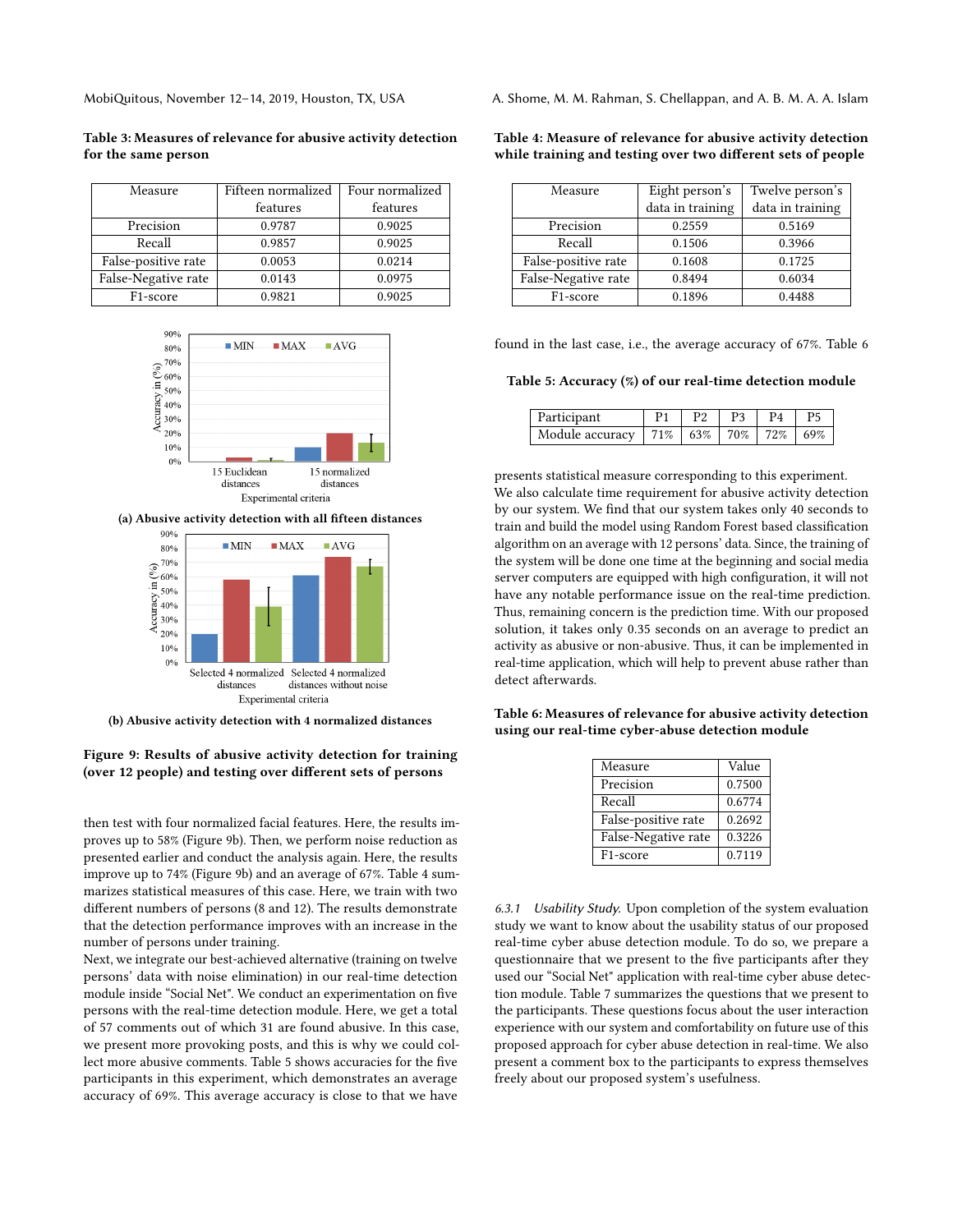| No.            | Ouestions                                                                                             | P <sub>1</sub> | P2             | P <sub>3</sub> | P <sub>4</sub> | P5             |
|----------------|-------------------------------------------------------------------------------------------------------|----------------|----------------|----------------|----------------|----------------|
| Q1             | Do you think that our<br>cyber abuse detection<br>was accurate?                                       | 5              | 3              | 5              | 5              | $\overline{4}$ |
| Q <sub>2</sub> | Do you think that our<br>application is very nat-<br>ural to use?                                     | 5              | 3              | 5              | $\overline{4}$ | $\overline{4}$ |
| Q3             | Do you think that our<br>application does not<br>create any discomfort<br>while using?                | $\overline{4}$ | 3              | 5              | $\overline{4}$ | $\overline{4}$ |
| Q4             | Will it be okay to use<br>our application know-<br>ing that such detection<br>module is in operation? | 5              | $\overline{4}$ | 5              | 5              | 5              |
| Q <sub>5</sub> | Do you think that this<br>approach has an effect<br>on the mind to discour-<br>age cyber abuse?       | 3              | $\overline{2}$ | 5              | 5              | $\overline{4}$ |

<span id="page-8-4"></span>

| Table 7: Outcomes of usability study on 5-point Likert scale |  |  |
|--------------------------------------------------------------|--|--|
|--------------------------------------------------------------|--|--|

We let the participants answer or express their opinion based on the 5-point Likert scale. Here, '1' refers to 'strongly disagree', '2' refers to 'disagree', '3' refers to 'undecided', '4' refers to 'agree', and '5' refers to 'strongly agree'.

We find from this study that participants agree to use a social network service even if they are aware that a system like ours is present to detect abuse. In the comment box, which was included with the questionnaire, P4 said "I felt guilty for the words that I used in my comment after viewing the notification." P1 said "It forced me to think do I really need to write harsh thinks to anyone." Thus, we expect our proposed architecture to play a vital role in cyber-abuse detection in real-time and help combat it.

6.3.2 Experimental Findings. A closer look at our experimental results reveal noteworthy findings. We present some of them below:

- Our proposed architecture can achieve an accuracy up to 100% (an average of 98%) for identifying abusive behavior while being trained by the same person's data.
- In case of training with a dataset of multiple persons' data and then testing on others (not participated in training set), we achieved accuracy up to 74% (an average of 67%).
- Considering all fifteen dynamics provides the best results for individual cases (training and testing on the same person), however, considering only four specialized dynamics provides best results for collective cases (training and testing over different sets of people).
- Intervention mechanisms can be implemented based on our proposed architecture both for warning the user and storing abusive activity at the back-end for administrative action. Our implemented real-time cyber abuse detection system gives a maximum accuracy of 72% (an average accuracy of 69%) that closely matches with our previous findings for abusive activity detection with our proposed four facial feature

dynamics. A usability study also confirms user acceptance of our system.

# 7 HCI THEORETICAL ADVANCEMENT THROUGH OUR WORK

First of all, the core field that we work on is to establish the relation between behavioral aspects and facial features. Here, we find correlations between facial expressions and complex human behavioral aspects specifically for cyber abusive behavior shown by a person. We reveal correlations using image processing and machine learning. We also identify a commonality to a certain extent over human facial characteristics while exhibiting abusive behavior on social media. We find that machine learning can achieve immense success to extract such human behavior. Finally, through a real-time module experimentation, we observe that even when participants know their activities are being monitored, they can engage in abusive activities. This characteristic also agrees with current system in social media where people do abuse, despite existence of manual reporting options. Nonetheless, participants also indicated that their abusive behavior may change upon a notification.

# 8 CONCLUSION

Cyber abuse is an imminent threat to both children and grown-ups on social media, which can cause imbalance in sustainability towards social and technological growth. Its impact has been very bad in recent times. Therefore, a generalized solution going beyond contemporary specialized NLP based solutions for detecting cyber abuse becomes necessary. Therefore, in this paper, we propose a new methodology using facial feature points that exhibit an ability to detect cyber abuse activities in general. Our exploitation of facial expression dynamics for the purpose of detecting cyber abuse is the first of its kind in the literature to the best of our knowledge. Our proposed methodology achieves an integrated real-time detection module with an average accuracy of 98% through training by the same user's facial dynamics and an accuracy up to 74% for generalized pattern recognition through training by other users' facial dynamics. We demonstrate the performance through real experimentation and user evaluation. In future, we plan to perform an empirical study on the users' experience to observe the effectiveness of interventions using our proposed methodology.

# ACKNOWLEDGEMENT

This work was supported in part by US National Science Foundation (Grant # 1718071). Any opinions, findings and conclusions are those of the authors alone, and do not reflect views of the funding agency.

# REFERENCES

- <span id="page-8-0"></span>[1] K. Dinakar, B. Jones, C. Havasi, H. Lieberman, and R. Picard. Common sense reasoning for detection, prevention, and mitigation of cyberbullying. ACM Trans. Interact. Intell. Syst., 2(3):18:1–18:30, September 2012.
- <span id="page-8-1"></span>Effects of cyber bullying, 2013. Last accessed on 10 January, 2019 [https://www.](https://www.bullying.co.uk/cyberbullying/effects-of-cyberbullying/) [bullying.co.uk/cyberbullying/effects-of-cyberbullying/.](https://www.bullying.co.uk/cyberbullying/effects-of-cyberbullying/)
- <span id="page-8-2"></span>[3] R. Basak, N. Ganguly, S. Sural, and S. K. Ghosh. Look before you shame: A study on shaming activities on twitter. In Proceedings of the 25th International Conference Companion on World Wide Web, WWW '16 Companion, pages 11–12. International World Wide Web Conferences Steering Committee, 2016.
- <span id="page-8-3"></span>[4] How many reports are needed to close a fake account?, 2017. Last accessed on 10 January, 2019 [https://www.facebook.com/help/community/question/?id=](https://www.facebook.com/help/community/question/?id=591712690863574) [591712690863574.](https://www.facebook.com/help/community/question/?id=591712690863574)